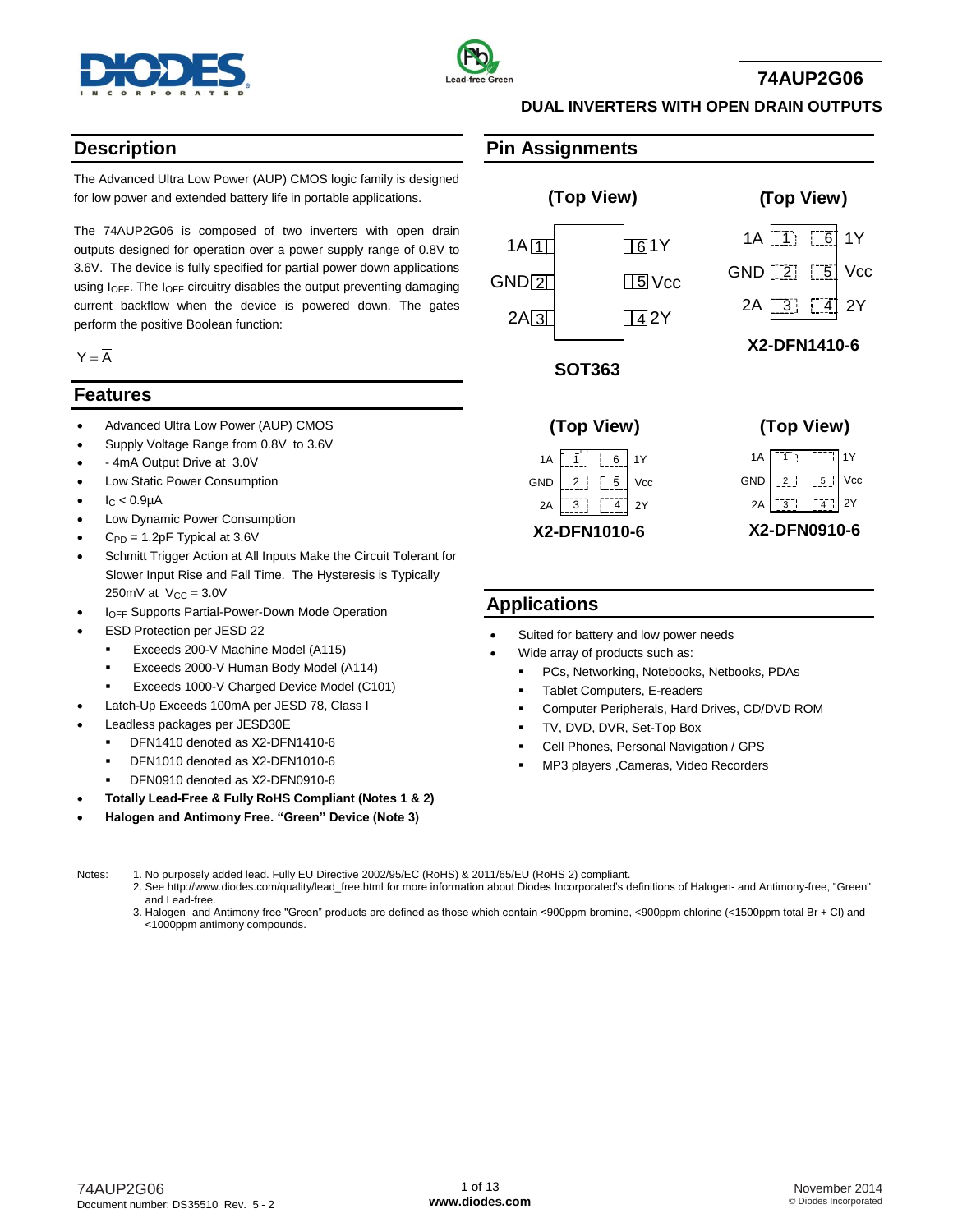

## **Ordering Information**



| <b>Part Number</b> | Package         | Package        | Package                                     | 7" Tape and Reel |                           |  |  |
|--------------------|-----------------|----------------|---------------------------------------------|------------------|---------------------------|--|--|
|                    | Code            | (Notes $4,5$ ) | <b>Size</b>                                 | Quantity         | <b>Part Number Suffix</b> |  |  |
| 74AUP2G06DW-7      | <b>DW</b>       | SOT363         | 2.0mm X 2.0mm X 1.1mm<br>0.65 mm lead pitch | 3000/Tape & Reel | $-7$                      |  |  |
| 74AUP2G06FW3-7     | FW <sub>3</sub> | X2-DFN0910-6   | 0.9mm X 1.0mm X 0.35mm<br>0.35 mm pad pitch | 5000/Tape & Reel | -7                        |  |  |
| 74AUP2G06FW4-7     | FW4             | X2-DFN1010-6   | 1.0mm X 1.0mm X 0.4mm<br>0.35 mm pad pitch  | 5000/Tape & Reel | -7                        |  |  |
| 74AUP2G06FZ4-7     | FZ4             | X2-DFN1410-6   | 1.4mm X 1.0mm X 0.4mm<br>0.5 mm pad pitch   | 5000/Tape & Reel | -7                        |  |  |

Notes: 4. Pad layout as shown on Diodes Inc. suggested pad layout document AP02001, which can be found on our website at

[http://www.diodes.com/datasheets/ap02001.pdf.](http://www.diodes.com/datasheets/ap02001.pdf)

5. The taping orientation is located on our website at [http://www.diodes.com/datasheets/ap02007.pdf.](http://www.diodes.com/datasheets/ap02007.pdf)

## **Pin Descriptions**

| <b>Pin Name</b> | <b>Pin NO</b> | <b>Function</b> |  |  |  |  |
|-----------------|---------------|-----------------|--|--|--|--|
| 1A              |               | Data Input      |  |  |  |  |
| <b>GND</b>      |               | Ground          |  |  |  |  |
| 2A              | 3             | Data Input      |  |  |  |  |
| 2Y              |               | Data Output     |  |  |  |  |
| Vcc             | 5             | Supply Voltage  |  |  |  |  |
| 1Y              | 6             | Data Output     |  |  |  |  |

# **Logic Diagram**



## **Function Table**

| <b>Inputs</b> | Output |
|---------------|--------|
| nA            | nY     |
|               |        |
|               |        |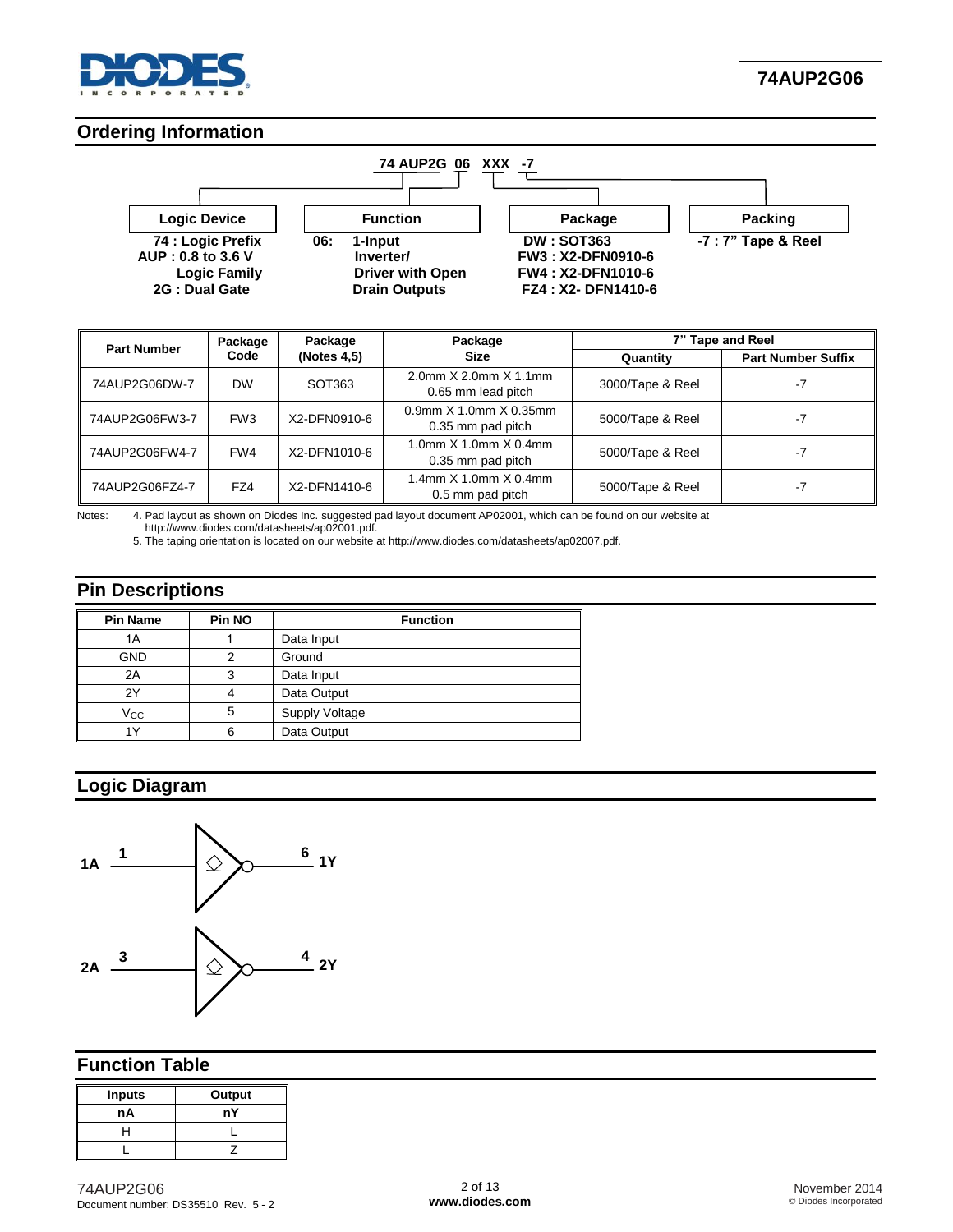

| Symbol                 | <b>Description</b>                                                | Rating           | Unit   |
|------------------------|-------------------------------------------------------------------|------------------|--------|
| <b>ESD HBM</b>         | Human Body Model ESD Protection                                   | 2                | kV     |
| ESD CDM                | Charged Device Model ESD Protection                               |                  | kV     |
| ESD MM                 | Machine Model ESD Protection                                      | 200              | V      |
| Vcc                    | Supply Voltage Range                                              | $-0.5$ to $+4.6$ |        |
| $V_{1}$                | Input Voltage Range                                               | $-0.5$ to $+4.6$ | $\vee$ |
| $V_{\Omega}$           | Voltage Applied to Output in High or Low State                    | $-0.5$ to $+4.6$ |        |
| Ιıκ                    | Input Clamp Current V <sub>I</sub> <0                             | $-50$            | mA     |
| <b>I</b> <sub>OK</sub> | Output Clamp Current ( $VO < 0$ )                                 | $-50$            | mA     |
| Ιo                     | Continuous Output Current ( $V_{\Omega} = 0$ to $V_{\text{CC}}$ ) | ±20              | mA     |
| lcc.                   | Continuous Current through V <sub>CC</sub>                        | 50               | mA     |
| <b>IGND</b>            | Continuous Current through GND                                    | $-50$            | mA     |
| $T_{\rm J}$            | <b>Operating Junction Temperature</b>                             | $-40$ to $+150$  | °C     |
| T <sub>STG</sub>       | Storage Temperature                                               | $-65$ to $+150$  | °C     |

## Absolute Maximum Ratings (Notes 6, 7) (@T<sub>A</sub> = +25°C, unless otherwise specified.)

Notes: 6. Stresses beyond the absolute maximum may result in immediate failure or reduced reliability. These are stress values and device operation should be within recommend values.

7. Forcing the maximum allowed voltage could cause a condition exceeding the maximum current or conversely forcing the maximum current could cause a condition exceeding the maximum voltage. The ratings of both current and voltage must be maintained within the controlled range.

## **Recommended Operating Conditions** (Note 8) (@T<sub>A</sub> = +25°C, unless otherwise specified.)

| Symbol              |                                    | <b>Parameter</b>               | Min      | Max    | Unit   |  |
|---------------------|------------------------------------|--------------------------------|----------|--------|--------|--|
| Vcc                 | <b>Operating Voltage</b>           |                                | 0.8      | 3.6    | V      |  |
| $V_{I}$             | Input Voltage                      |                                | $\Omega$ | 3.6    | $\vee$ |  |
| Vo                  | Output Voltage                     |                                | $\Omega$ | 3.6    | V      |  |
|                     |                                    | $V_{CC} = 0.8V$                |          | 20     | μA     |  |
|                     |                                    | $V_{CC} = 1.1V$                |          | 1.1    |        |  |
|                     | Low-Level Output Current           | $V_{\text{CC}} = 1.4V$         |          | 1.7    |        |  |
| $I_{OL}$            |                                    | $V_{\text{CC}} = 1.65V$        |          | 1.9    | mA     |  |
|                     |                                    | $V_{\rm CC} = 2.3V$            |          | 3.1    |        |  |
|                     |                                    | $V_{\rm CC} = 3.0V$            |          | 4      |        |  |
| $\Delta t/\Delta V$ | Input Transition Rise or Fall Rate | $V_{\text{CC}} = 0.8V$ to 3.6V |          | 200    | ns/V   |  |
| TA                  | Operating Free-Air Temperature     |                                | $-40$    | $+125$ | °C     |  |

Note: 8. Unused inputs should be held at  $V_{CC}$  or Ground.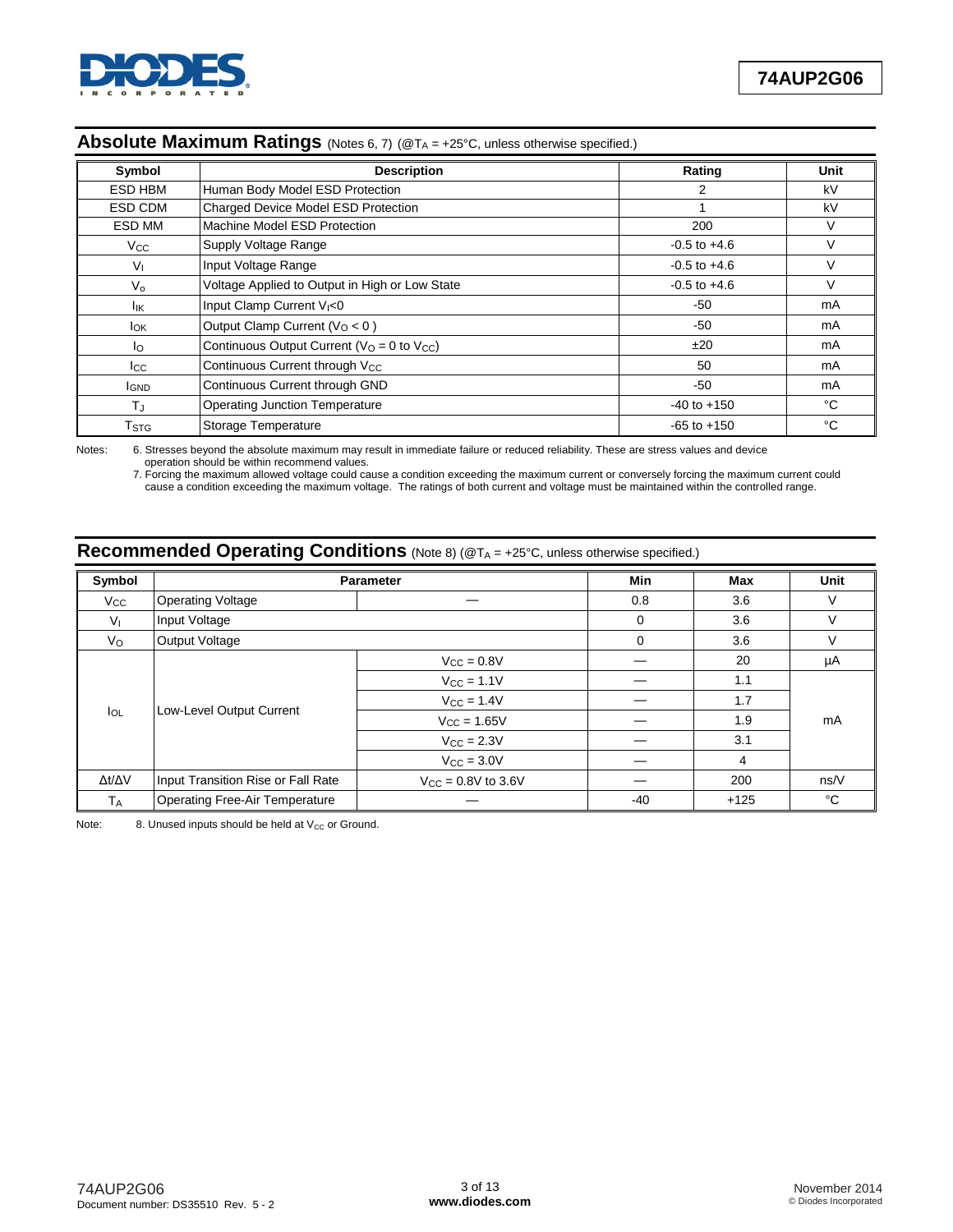

# Electrical Characteristics (@T<sub>A</sub> = +25°C, unless otherwise specified.)

| Symbol              | <b>Parameter</b>                    | <b>Test Conditions</b>                                                       | <b>V<sub>cc</sub></b>    |                          | $T_A = +25^{\circ}C$     |                                  | $T_A = -40$ to $+85^{\circ}$ C | Unit   |  |
|---------------------|-------------------------------------|------------------------------------------------------------------------------|--------------------------|--------------------------|--------------------------|----------------------------------|--------------------------------|--------|--|
|                     |                                     |                                                                              |                          | Min                      | Max                      | Min                              | Max                            |        |  |
|                     |                                     |                                                                              | 0.8V to 1.65V            | 0.80 X Vcc               |                          | 0.80 X Vcc                       | $\overline{\phantom{0}}$       |        |  |
| V <sub>IH</sub>     | High-Level Input                    | —                                                                            | 1.65V to 1.95V           | $0.65$ X V <sub>CC</sub> | $\overline{\phantom{0}}$ | $0.65$ X $V_{CC}$                |                                | $\vee$ |  |
|                     | Voltage                             |                                                                              | 2.3V to 2.7V             | 1.6                      | $\overline{\phantom{0}}$ | 1.6                              | $\overline{\phantom{0}}$       |        |  |
|                     |                                     | $\overline{\phantom{0}}$                                                     | 3.0V to 3.6V             | 2.0                      | $\overline{\phantom{0}}$ | 2.0                              |                                |        |  |
|                     |                                     | —                                                                            | 0.8V to 1.65V            | $\overline{\phantom{m}}$ | $0.30 \times V_{CC}$     | $\overline{\phantom{m}}$         | $0.30 \times V_{CC}$           |        |  |
| $V_{IL}$            | Low-Level Input                     | —                                                                            | 1.65V to 1.95V           | $\overline{\phantom{0}}$ | $0.35$ X Vcc             | $\overline{\phantom{0}}$         | 0.35 X Vcc                     | $\vee$ |  |
|                     | voltage                             | $\overline{\phantom{0}}$                                                     | 2.3V to 2.7V             | $\overline{\phantom{0}}$ | 0.7                      | $\overline{\phantom{0}}$         | 0.7                            |        |  |
|                     |                                     | 3.0V to 3.6V                                                                 | $\overline{\phantom{0}}$ | 0.9                      | $\overline{\phantom{0}}$ | 0.9                              |                                |        |  |
|                     |                                     | $I_{OL}$ = 20µA                                                              | 0.8V to 3.6V             | $\overline{\phantom{0}}$ | 0.1                      | $\overline{\phantom{0}}$         | 0.1                            |        |  |
|                     |                                     | $I_{OL} = 1.1mA$                                                             | 1.1V                     | —                        | $0.3 X V_{CC}$           | $\overbrace{\phantom{12322111}}$ | $0.3 X V_{CC}$                 |        |  |
|                     |                                     | $I_{OL} = 1.7mA$                                                             | 1.4V                     | $\overline{\phantom{0}}$ | 0.31                     | $\overline{\phantom{m}}$         | 0.37                           |        |  |
|                     | Low-Level Output<br>Voltage         | $I_{OL} = 1.9mA$                                                             | 1.65V                    | —                        | 0.31                     | $\overbrace{\phantom{12322111}}$ | 0.35                           | $\vee$ |  |
| $V_{OL}$            |                                     | $I_{OL} = 2.3mA$                                                             | 2.3V                     |                          | 0.31                     | $\overline{\phantom{0}}$         | 0.33                           |        |  |
|                     |                                     | $I_{\Omega} = 3.1 \text{mA}$                                                 |                          | $\overline{\phantom{0}}$ | 0.44                     | $\overline{\phantom{0}}$         | 0.45                           |        |  |
|                     |                                     | $I_{OL} = 2.7mA$                                                             | 3V                       | $\overline{\phantom{0}}$ | 0.31                     | $\overline{\phantom{0}}$         | 0.33                           |        |  |
|                     |                                     | $I_{OL} = 4mA$                                                               |                          |                          | 0.44                     | $\overline{\phantom{0}}$         | 0.45                           |        |  |
| h.                  | <b>Input Current</b>                | A or B Input, $V_1$ = GND to 3.6V                                            | 0V to 3.6V               |                          | ±0.1                     | —                                | ±0.5                           | μA     |  |
| $I_{OZ}$            | Z State<br>Leakage Current          | $V_{\Omega} = 3.6V$ , $V_i = 3.6V$                                           | 3.6V                     |                          | ±0.1                     |                                  | ±0.5                           | μA     |  |
| $I$ OFF             | Power Down<br>Leakage Current       | $V1$ or $V0 = 0V$ to 3.6V                                                    | 0V                       |                          | ±0.2                     |                                  | ±0.6                           | μA     |  |
| $\Delta$ loff       | Delta Power Down<br>Leakage Current | V <sub>1</sub> or $V_0 = 0V$ to 3.6V                                         | 0V to 0.2V               |                          | ±0.2                     |                                  | ±0.6                           | μA     |  |
| $_{\rm lcc}$        | Supply Current                      | $V_1 =$ GND or V <sub>CC</sub> , $I_0 = 0$                                   | 0.8V to 3.6V             |                          | 0.5                      | $\overline{\phantom{0}}$         | 0.9                            | μA     |  |
| $\Delta I_{\rm CC}$ | <b>Additional Supply</b><br>Current | One input at V <sub>CC</sub> -0.6V<br>Other inputs at V <sub>CC</sub> or GND | 3.3V                     |                          | 40                       |                                  | 50                             | μA     |  |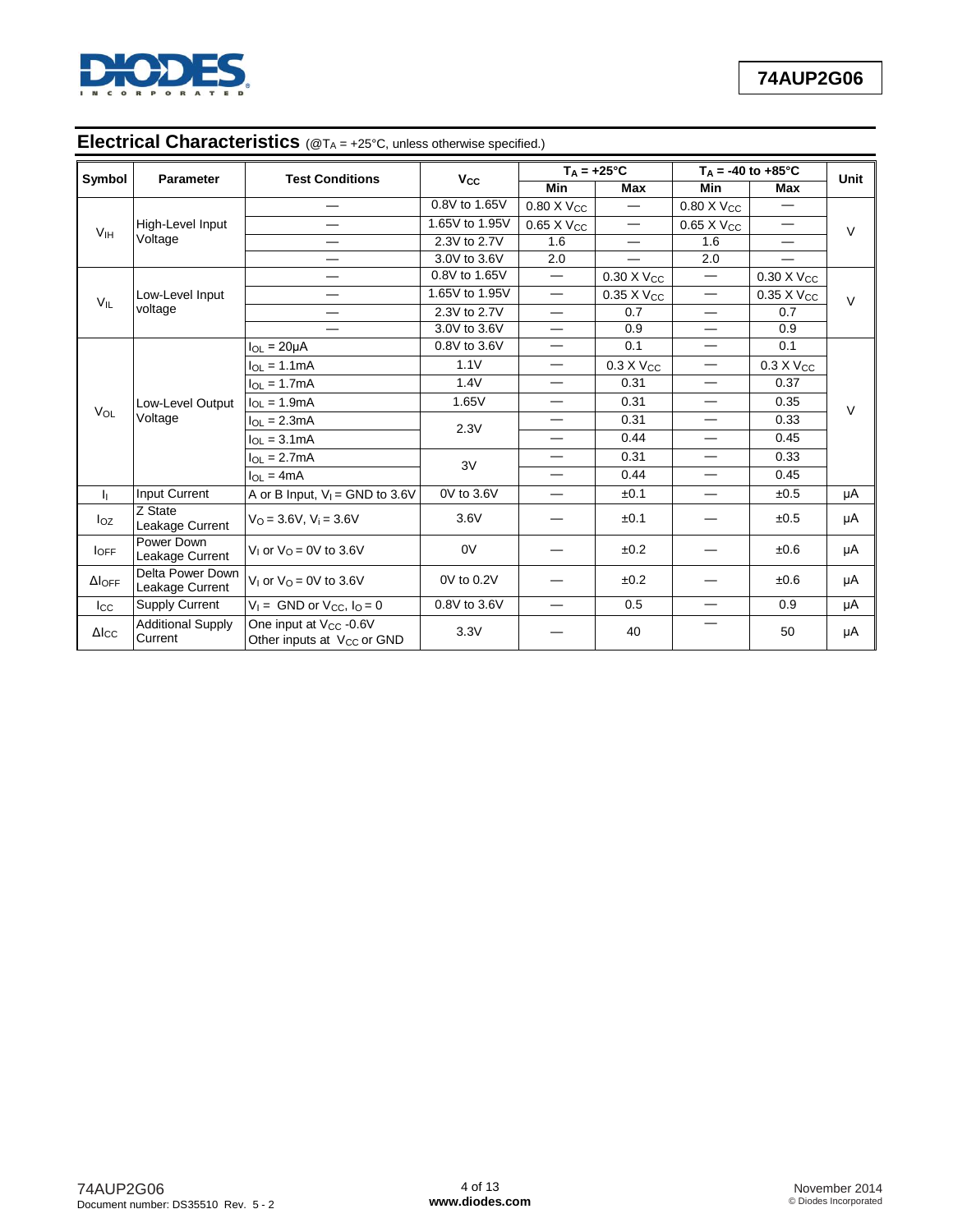

# Electrical Characteristics (@T<sub>A</sub> = +25°C, unless otherwise specified.)

|                         |                                     | <b>Test Conditions</b>                                                   |                       | $T_A = -40^{\circ}C$ to $+125^{\circ}C$ |                        | Unit   |
|-------------------------|-------------------------------------|--------------------------------------------------------------------------|-----------------------|-----------------------------------------|------------------------|--------|
| Symbol                  | <b>Parameter</b>                    |                                                                          | <b>V<sub>cc</sub></b> | <b>Min</b>                              | Max                    |        |
|                         |                                     |                                                                          | 0.8V to 1.65V         | $0.80$ X $V_{CC}$                       |                        |        |
| V <sub>IH</sub>         | High-Level Input Voltage            |                                                                          | 1.65V to 1.95V        | 0.70 X V <sub>CC</sub>                  |                        | $\vee$ |
|                         |                                     |                                                                          | 2.3V to 2.7V          | 1.6                                     |                        |        |
|                         |                                     |                                                                          | 3.0V to 3.6V          | 2.0                                     |                        |        |
|                         |                                     |                                                                          | 0.8V to 1.65V         |                                         | $0.25 \times V_{CC}$   |        |
| $V_{IL}$                | Low-Level Input voltage             |                                                                          | 1.65V to 1.95V        | $\overline{\phantom{0}}$                | 0.30 X V <sub>CC</sub> | $\vee$ |
|                         |                                     | —                                                                        | 2.3V to 2.7V          |                                         | 0.7                    |        |
|                         |                                     |                                                                          | 3.0V to 3.6V          |                                         | 0.9                    |        |
|                         |                                     | $I_{OL}$ = 20 $\mu$ A                                                    | 0.8V to 3.6V          | $\overbrace{\phantom{12333}}$           | 0.11                   |        |
|                         |                                     | $I_{OL} = 1.1mA$                                                         | 1.1V                  | $\overline{\phantom{0}}$                | 0.33 X V <sub>CC</sub> |        |
|                         |                                     | $I_{OL} = 1.7mA$                                                         | 1.4V                  |                                         | 0.41                   |        |
|                         |                                     | $I_{OL} = 1.9mA$                                                         | 1.65V                 | $\overbrace{\phantom{12333}}$           | 0.39                   | $\vee$ |
| $V_{OL}$                | Low-Level Output Voltage            | $I_{OL} = 2.3mA$                                                         | 2.3V                  |                                         | 0.36                   |        |
|                         |                                     | $I_{\Omega I} = 3.1 \text{mA}$                                           |                       | $\overline{\phantom{0}}$                | 0.50                   |        |
|                         |                                     | $I_{OL} = 2.7mA$                                                         | 3V                    | —                                       | 0.36                   |        |
|                         |                                     | $I_{\Omega I} = 4mA$                                                     |                       | $\overline{\phantom{0}}$                | 0.50                   |        |
| h.                      | Input Current                       | A or B Input, $V_1$ = GND to 3.6V                                        | 0V to 3.6V            | $\overline{\phantom{0}}$                | ± 0.75                 | μA     |
| loz                     | Z State<br>Leakage Current          | $V_O = 3.6V$ , $V_i = 3.6V$                                              | 3.6V                  |                                         | ± 0.75                 | μA     |
| $I_{\text{OFF}}$        | Power Down Leakage Current          | V <sub>1</sub> or $V_{\Omega} = 0V$ to 3.6V                              | 0V                    | $\overbrace{\phantom{12333}}$           | ± 0.75                 | μA     |
| $\Delta I_{OFF}$        | Delta Power Down Leakage<br>Current | V <sub>1</sub> or $V0 = 0V$ to 3.6V                                      | 0V to 0.2V            |                                         | ± 2.5                  | μA     |
| $_{\rm lcc}$            | <b>Supply Current</b>               | $V_1 =$ GND or $V_{CC}$ , $I_0 = 0$                                      | 0.8V to 3.6V          |                                         | 1.4                    | μA     |
| $\Delta$ <sub>ICC</sub> | <b>Additional Supply Current</b>    | Input at V <sub>CC</sub> -0.6V Other inputs<br>at V <sub>CC</sub> or GND | 3.3V                  |                                         | 75                     | μA     |

# **Operating Characteristics** (@T<sub>A</sub> = +25°C, unless otherwise specified.)

|                | <b>Parameter</b>                     | <b>Test</b><br><b>Conditions</b>      | Vcc              | Typ | Unit |  |
|----------------|--------------------------------------|---------------------------------------|------------------|-----|------|--|
|                |                                      |                                       | 0.8V             | 0.5 |      |  |
|                |                                      |                                       | $1.2V \pm 0.1V$  | 0.6 |      |  |
|                | <b>Power Dissipation Capacitance</b> | $f = 1$ MHz                           | $1.5V \pm 0.1V$  | 0.7 | pF   |  |
| $C_{pd}$       |                                      | No Load                               | $1.8V \pm 0.15V$ | 0.7 |      |  |
|                |                                      |                                       | $2.5V \pm 0.2V$  | 1.0 |      |  |
|                |                                      |                                       | $3.3V \pm 0.3V$  | 1.2 |      |  |
| Cı             | Input Capacitance                    | $V_1 = V_{CC}$ or GND                 | 0V or 3.3V       | 2.0 | рF   |  |
| C <sub>O</sub> | <b>Output Capacitance</b>            | $V_{\Omega}$ = $V_{\text{CC}}$ or GND | 0V               | 2.0 | рF   |  |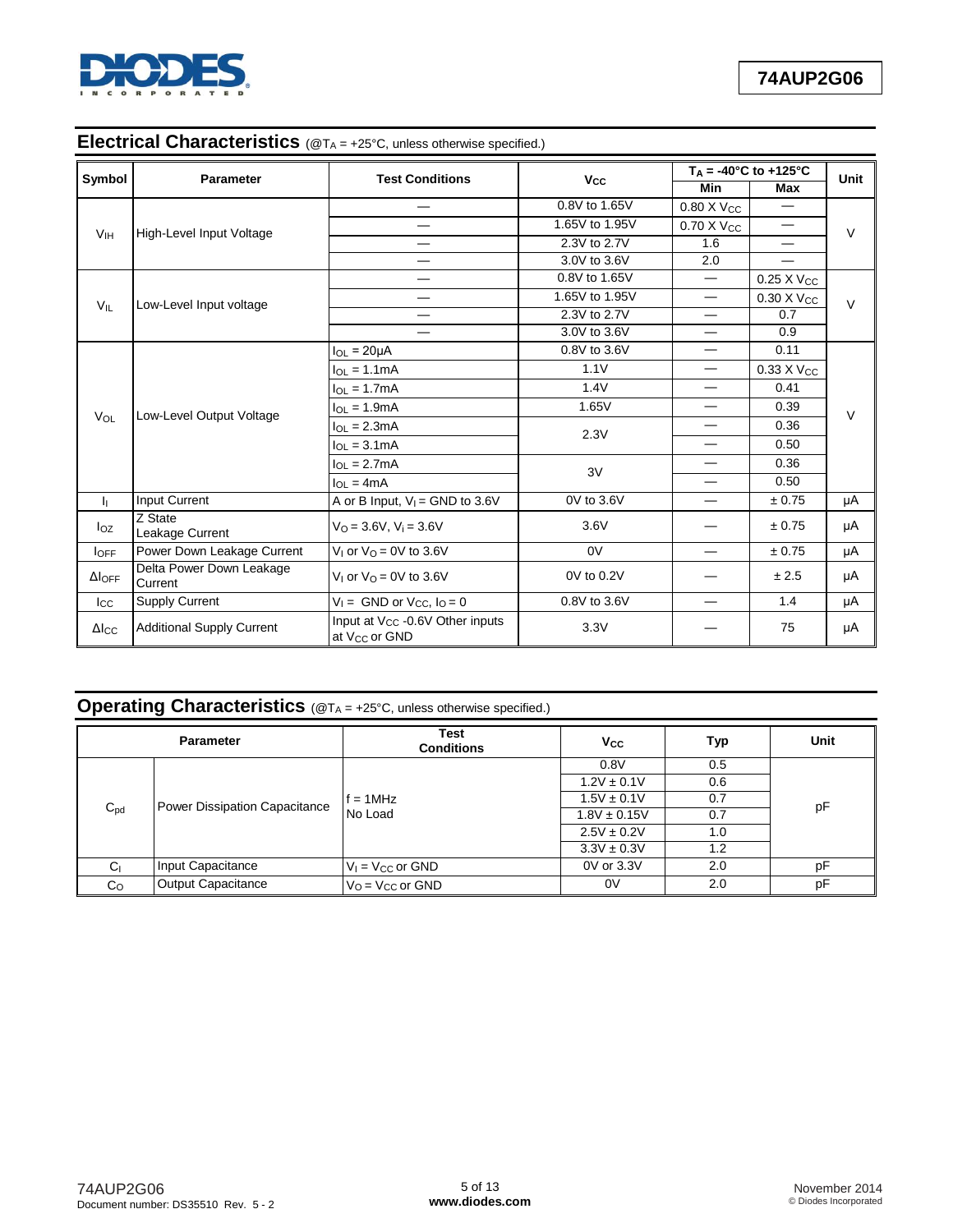

## **Switching Characteristics**

| $C_L$ = 5pF see Figure 1 |             |                      |                  |     |                      |      |     |                                                                                                 |     |      |      |
|--------------------------|-------------|----------------------|------------------|-----|----------------------|------|-----|-------------------------------------------------------------------------------------------------|-----|------|------|
| <b>Parameter</b>         | <b>From</b> | TO.<br><b>OUTPUT</b> | $V_{\rm CC}$     |     | $T_A = +25^{\circ}C$ |      |     | $T_A = -40^{\circ}$ C to $+85^{\circ}$ C   T <sub>A</sub> = $-40^{\circ}$ C to $+125^{\circ}$ C |     |      |      |
|                          | Input       |                      |                  | Min | Typ                  | Max  | Min | Max                                                                                             | Min | Max  | Unit |
|                          |             |                      | 0.8V             |     | 12.8                 |      |     |                                                                                                 |     |      | ns   |
|                          |             |                      | $1.2V \pm 0.1V$  | 2.6 | 5.8                  | 11.3 | 2.3 | 12.5                                                                                            | 2.3 | 15.9 |      |
|                          | A           |                      | $1.5V \pm 0.1V$  | 1.8 | 3.6                  | 6.4  | 1.6 | 7.4                                                                                             | 1.6 | 8.2  |      |
| t <sub>pd</sub>          |             |                      | $1.8V \pm 0.15V$ | 1.5 | 2.9                  | 5    | 1.4 | 5.9                                                                                             | 1.4 | 6.5  |      |
|                          |             |                      | $2.5V \pm 0.2V$  | 1.2 | 2.4                  | 3.9  | 1.1 | 4.5                                                                                             | 1.1 | 5    |      |
|                          |             |                      | $3.3V \pm 0.3V$  | 0.9 | 3                    | 3.5  | 0.8 | 3.9                                                                                             | 0.8 | 4.3  |      |

#### $C_L$  = 10pF see Figure 1

| <b>Parameter</b> | <b>From</b><br>Input | TO<br><b>OUTPUT</b> | Vcc              |     | $T_A = +25^{\circ}C$ |      |     |      |     | $T_A = -40^{\circ}$ C to $+85^{\circ}$ C   T <sub>A</sub> = $-40^{\circ}$ C to $+125^{\circ}$ C |      |
|------------------|----------------------|---------------------|------------------|-----|----------------------|------|-----|------|-----|-------------------------------------------------------------------------------------------------|------|
|                  |                      |                     |                  | Min | Typ                  | Max  | Min | Max  | Min | Max                                                                                             | Unit |
|                  |                      |                     | 0.8V             |     | 14.5                 |      |     |      |     |                                                                                                 |      |
|                  |                      |                     | $1.2V \pm 0.1V$  | 3.1 |                      | 13.4 | 2.9 | 15.1 | 2.9 | 19.2                                                                                            | ns   |
|                  |                      |                     | $1.5V \pm 0.1V$  | 2.3 | 4.8                  | 7.5  | 2.1 | 8.7  | 2.1 | 10.5                                                                                            |      |
| $t_{\rm pd}$     | A                    |                     | $1.8V \pm 0.15V$ | 2   | 3.8                  | 4.8  | 1.8 |      | 1.8 | 7.7                                                                                             |      |
|                  |                      |                     | $2.5V \pm 0.2V$  | 1.6 | 3.1                  | 4.6  | 1.5 | 5.4  | 1.5 | 6                                                                                               |      |
|                  |                      |                     | $3.3V \pm 0.3V$  | 1.2 | 4.3                  | 4.9  | 1.1 | 5.4  | 1.1 | 5.9                                                                                             |      |

#### $C_L$  = 15pF see Figure 1

| <b>Parameter</b> | <b>From</b><br>Input | TO<br><b>OUTPUT</b> | Vcc              |     | $T_A = +25^{\circ}C$ |      |     |      |     | $T_A = -40^{\circ}$ C to $+85^{\circ}$ C   T <sub>A</sub> = $-40^{\circ}$ C to $+125^{\circ}$ C |      |
|------------------|----------------------|---------------------|------------------|-----|----------------------|------|-----|------|-----|-------------------------------------------------------------------------------------------------|------|
|                  |                      |                     |                  | Min | Typ                  | Max  | Min | Max  | Min | Max                                                                                             | Unit |
|                  |                      |                     | 0.8V             |     | 16.2                 |      |     |      |     |                                                                                                 |      |
|                  |                      |                     | $1.2V \pm 0.1V$  | 3.5 | 8.2                  | 14.3 | 3.3 | 17.4 | 3.3 | 22.5                                                                                            |      |
|                  |                      |                     | $1.5V \pm 0.1V$  | 2.6 | 6.2                  | 8.6  | 2.4 | 10.5 | 2.4 | 13.7                                                                                            | ns   |
| $t_{\rm pd}$     | A                    |                     | $1.8V \pm 0.15V$ | 2.3 | 5                    | 6.7  | 2.1 | 8    | 2.1 | 9.8                                                                                             |      |
|                  |                      |                     | $2.5V \pm 0.2V$  | 2.1 | 3.9                  | 5.1  | 1.8 | 6.1  | 1.8 | 6.8                                                                                             |      |
|                  |                      |                     | $3.3V \pm 0.3V$  | 1.6 | 5.6                  | 6.4  | 1.4 | 7.1  | 1.4 | 7.8                                                                                             |      |

#### $C_L$  = 30pF see Figure 1

| <b>Parameter</b> | From<br>Input | ΤО<br><b>OUTPUT</b> | Vcc              |     | $T_A = +25^{\circ}C$ |      |     |      |     | $T_A = -40^{\circ}$ C to $+85^{\circ}$ C   T <sub>A</sub> = $-40^{\circ}$ C to $+125^{\circ}$ C |      |
|------------------|---------------|---------------------|------------------|-----|----------------------|------|-----|------|-----|-------------------------------------------------------------------------------------------------|------|
|                  |               |                     |                  | Min | Typ                  | Max  | Min | Max  | Min | Max                                                                                             | Unit |
|                  |               |                     | 0.8V             |     | 19.8                 |      |     |      |     |                                                                                                 |      |
|                  |               | $\check{ }$         | $1.2V \pm 0.1V$  | 4.8 | 9.8                  | 18.4 | 4.4 | 18.4 | 4.4 | 25.8                                                                                            | ns   |
|                  |               |                     | $1.5V \pm 0.1V$  | 3.6 | 8.2                  | 13.9 | 3.2 | 13.9 | 3.2 | 18                                                                                              |      |
| $t_{\rm pd}$     | A             |                     | $1.8V \pm 0.15V$ | 3.2 | 7.8                  | 12.2 | 2.9 | 12.2 | 2.9 | 15.2                                                                                            |      |
|                  |               |                     | $2.5V \pm 0.2V$  | 2.4 | 7.5                  | 9.9  | 2.6 | 9.9  | 2.6 | 11.4                                                                                            |      |
|                  |               |                     | $3.3V \pm 0.3V$  | 1.8 | 9.2                  | 10.6 | 2.1 | 11.6 | 2.1 | 12.8                                                                                            |      |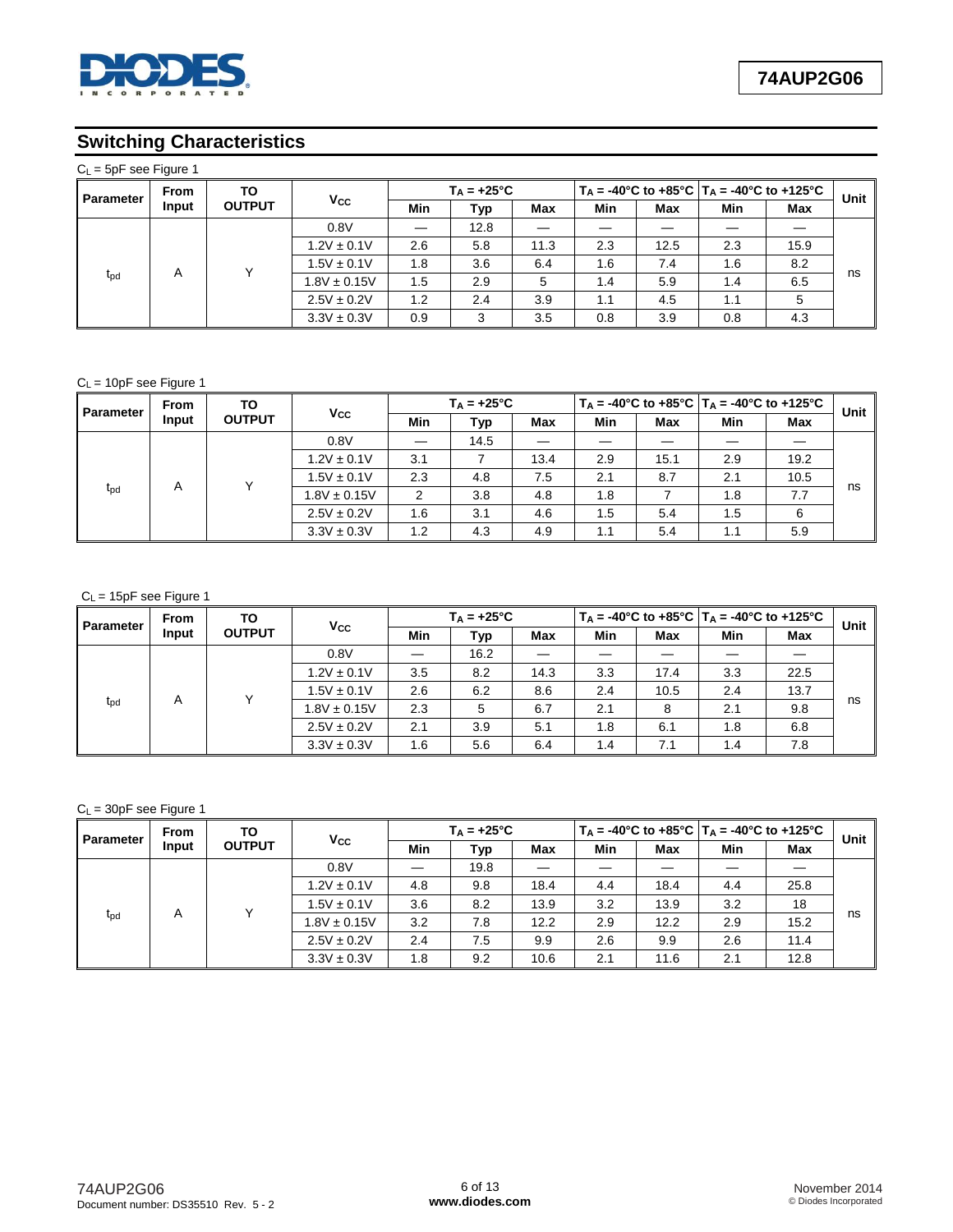

### **Parameter Measurement Information**



| <b>TEST</b>                 | <b>Condition</b> |
|-----------------------------|------------------|
| $tp_{LZ}$ (See Notes D & E) | Vload            |
| $t_{PZL}$ (See Notes D & F) | Vload            |

|                   | Inputs         |           |                |                    |                 |             |       | VΔ |
|-------------------|----------------|-----------|----------------|--------------------|-----------------|-------------|-------|----|
| Vcc               | V <sub>I</sub> | $t_r/t_f$ |                | Vм<br><b>VLOAD</b> | Cı              | $R_L$       |       |    |
| 0.8V              | Vcc            | $≤3$ ns   | $V_{\rm CC}/2$ | $2 \times V_{CC}$  | 5, 10, 15, 30pF | 5k $\Omega$ | 0.1V  |    |
| $1.2V_{\pm}0.1V$  | Vcc            | $≤3$ ns   | $V_{\rm CC}/2$ | $2 \times V_{CC}$  | 5, 10, 15, 30pF | 5k $\Omega$ | 0.1V  |    |
| $1.5V_{\pm}0.1V$  | Vcc.           | $≤3$ ns   | $V_{\rm CC}/2$ | $2 \times V_{CC}$  | 5, 10, 15, 30pF | 5k $\Omega$ | 0.15V |    |
| $1.8V_{\pm}0.15V$ | Vcc.           | $≤3$ ns   | $V_{\rm CC}/2$ | $2 \times V_{CC}$  | 5, 10, 15, 30pF | 5k $\Omega$ | 0.15V |    |
| $2.5V + 0.2V$     | $V_{\rm CC}$   | $≤3$ ns   | $V_{\rm CC}/2$ | $2 \times V_{CC}$  | 5, 10, 15, 30pF | 5k $\Omega$ | 0.15V |    |
| $3.3V + 0.3V$     | Vcc            | $≤3$ ns   | $V_{\rm CC}/2$ | $2 \times V_{CC}$  | 5, 10, 15, 30pF | 5k $\Omega$ | 0.3V  |    |





**Voltage Waveform Propagation Delay Times**

#### **Figure 1 Load Circuit and Voltage Waveforms**

- Notes: A. Includes test lead and test apparatus capacitance.
	- B. All pulses are supplied at pulse repetition rate ≤ 10MHz.
	- C. The inputs are measured one at a time with one transition per measurement.
	- D. For the open drain device t<sub>PLZ</sub> and t<sub>PZL</sub> are the same as t<sub>PD</sub>.
	- E. t<sub>PZL</sub> is measured at  $V_M$ .
	- D. t<sub>PLZ</sub> is measured at V<sub>OL</sub> + V<sub>∆</sub>.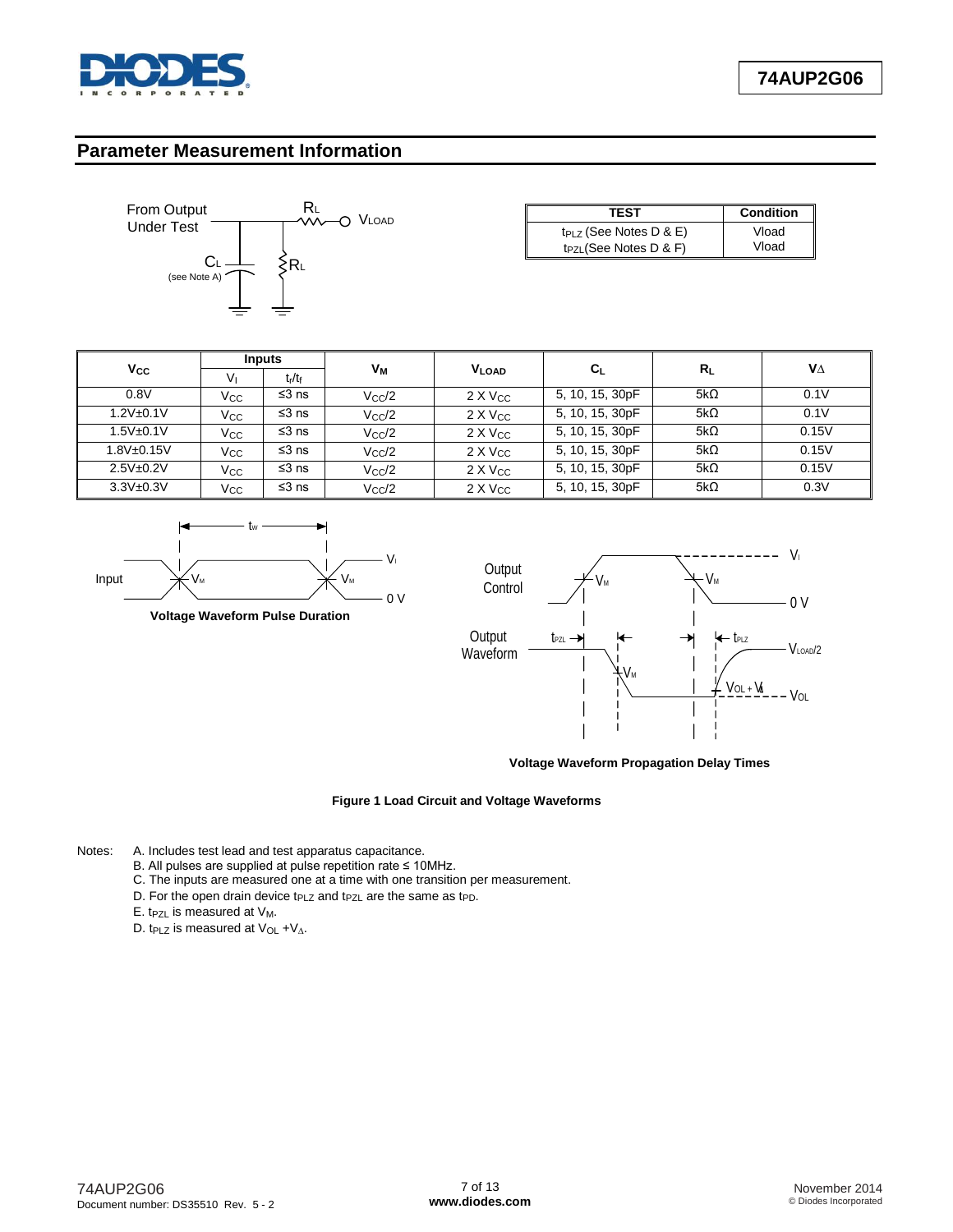

## **Marking Information**

## **(1) SOT363**



| <b>Part Number</b> | Package | <b>Identification Code</b> |  |
|--------------------|---------|----------------------------|--|
| 74AUP2G06DW-7      | SOT363  | SΝ                         |  |

#### **(2) X2-DFN1410-6, X2-DFN1010-6, X2-DFN0910-6**

| (Top View) |                                                           |
|------------|-----------------------------------------------------------|
| xх         | XX : Identification Code<br>$\overline{Y}$ : Year : 0~9   |
|            | W: Week: A~Z: 1~26 week;<br>a~z: 27~52 week; z represents |
|            | 52 and 53 week<br>$X: A \sim Z$ : Internal code           |

| <b>Part Number</b> | Package      | <b>Identification Code</b> |
|--------------------|--------------|----------------------------|
| 74AUP2G06FZ4       | X2-DFN1410-6 | RN                         |
| 74AUP2G06FW4       | X2-DFN1010-6 | SΝ                         |
| 74AUP2G06FW3       | X2-DFN0910-6 | MN                         |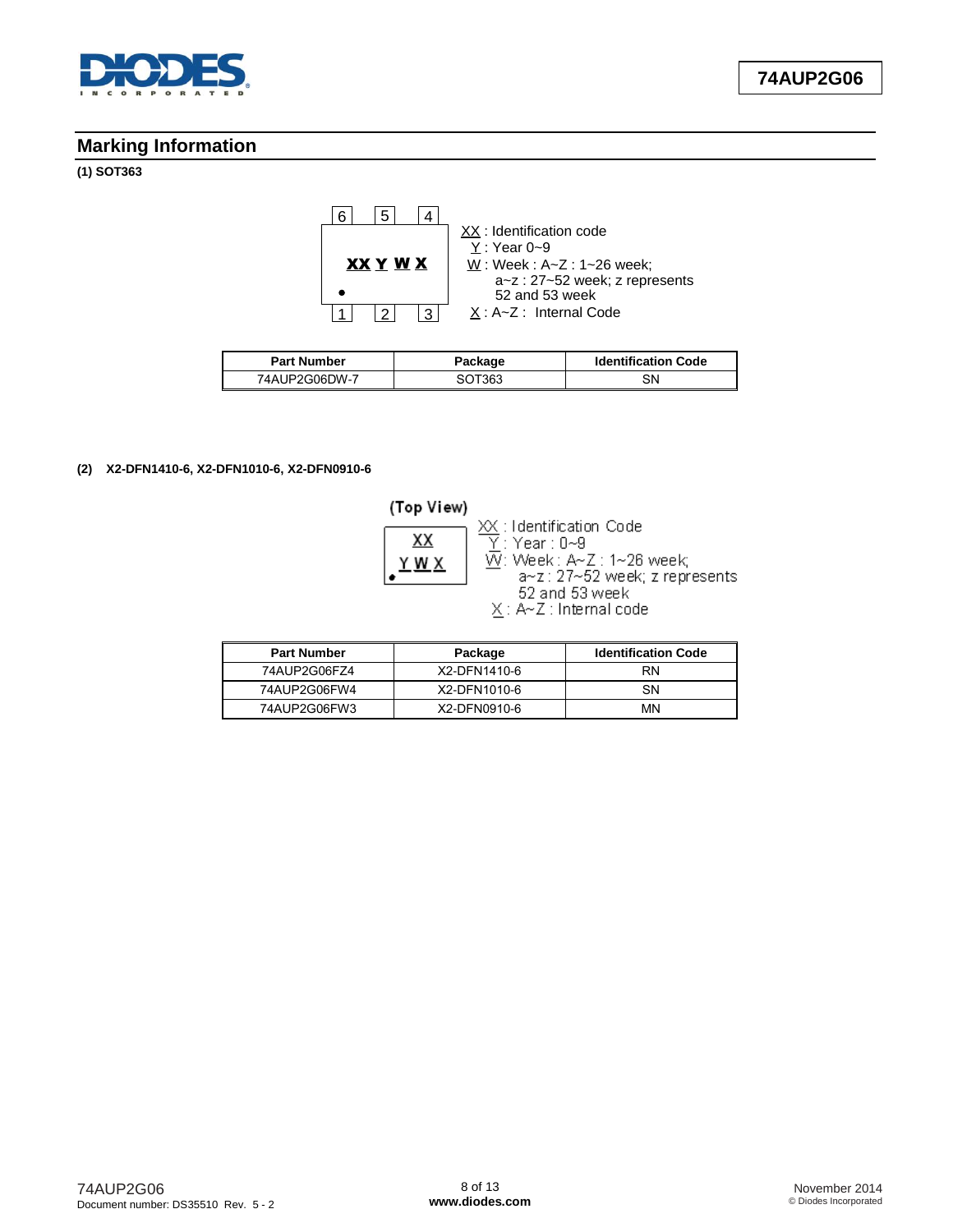

# **SOT363 Package Outline Dimensions and Suggested Pad Layout**



|                            | <b>SOT363</b> |            |       |  |  |  |
|----------------------------|---------------|------------|-------|--|--|--|
| Dim                        | Min           | Max        | Typ   |  |  |  |
| A                          | 0.10          | 0.30       | 0.25  |  |  |  |
| в                          | 1.15          | 1.35       | 1.30  |  |  |  |
| C                          | 2.00          | 2.20       | 2.10  |  |  |  |
| D                          |               | $0.65$ Typ |       |  |  |  |
| F                          | 0.40          | 0.45       | 0.425 |  |  |  |
| н                          | 1.80          | 2.20       | 2.15  |  |  |  |
| J                          | 0             | 0.10       | 0.05  |  |  |  |
| Κ                          | 0.90          | 1.00       | 1.00  |  |  |  |
| L                          | 0.25          | 0.40       | 0.30  |  |  |  |
| М                          | 0.10          | 0.22       | 0.11  |  |  |  |
| α                          | ŋ۰            | 8°         |       |  |  |  |
| <b>Dimensions in</b><br>mm |               |            |       |  |  |  |



| <b>Dimensions</b> | Value<br>(in mm) |
|-------------------|------------------|
| z                 | 2.5              |
| G                 | 1.3              |
| x                 | 0.42             |
|                   | 0.6              |
| C1                | 1.9              |
| C2                | 0.65             |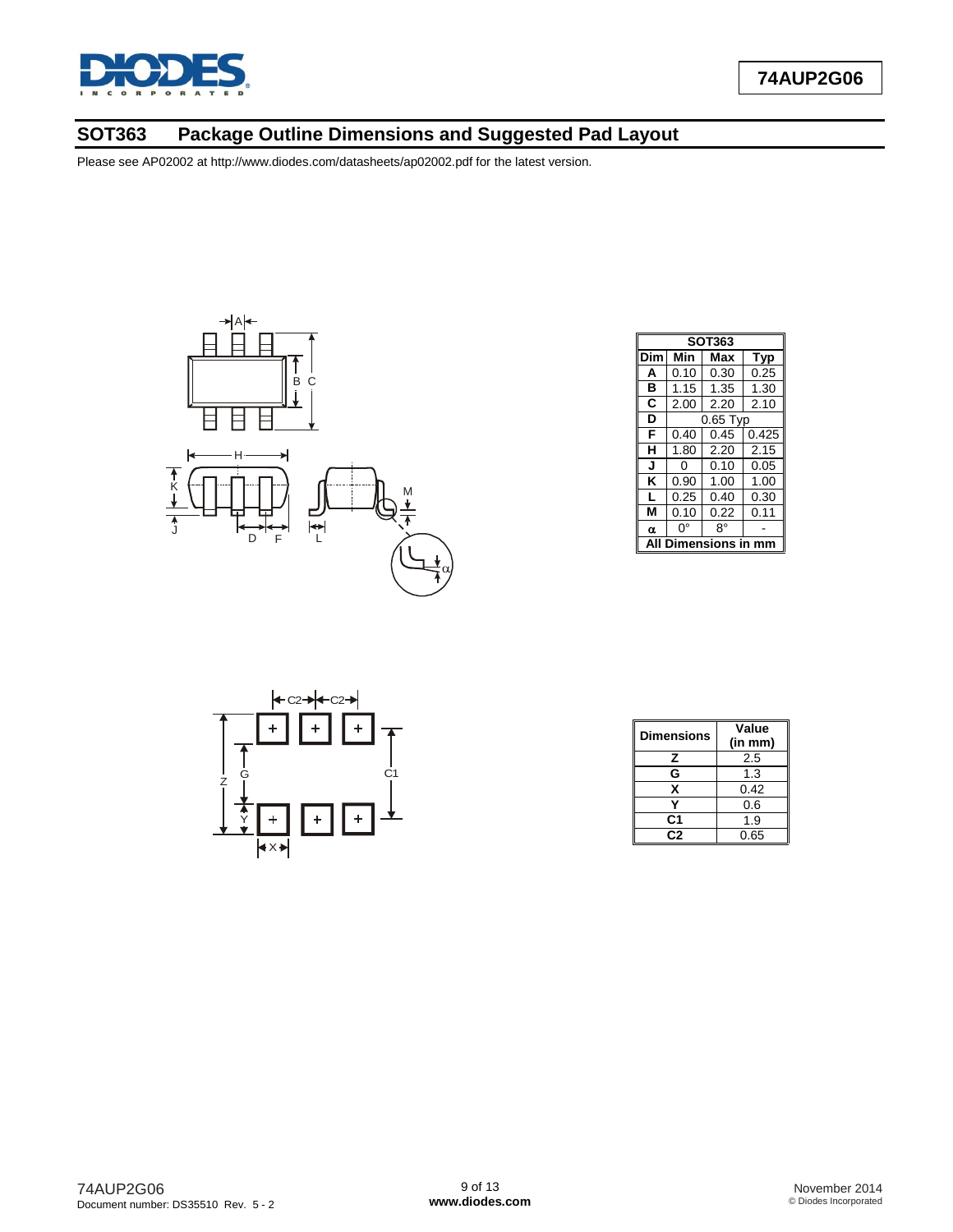

## **X2-DFN0910-6 Package Outline Dimensions and Suggested Pad Layout**



|                               |                        | X1<br>- |   |                      |
|-------------------------------|------------------------|---------|---|----------------------|
| $rac{1}{2}$<br>Y <sub>2</sub> |                        |         |   | Y1<br>G <sub>1</sub> |
|                               |                        |         |   |                      |
|                               | Pin1<br>G <sub>2</sub> |         | х |                      |

| X2-DFN0910-6         |      |      |            |  |  |
|----------------------|------|------|------------|--|--|
| Dim                  | Min  | Max  | <b>Typ</b> |  |  |
| A                    |      | 0.35 | 0.30       |  |  |
| A <sub>1</sub>       | 0    | 0.03 | 0.02       |  |  |
| b                    | 0.10 | 0.20 | 0.15       |  |  |
| D                    | 0.85 | 0.95 | 0.90       |  |  |
| E                    | 0.95 | 1.05 | 1.00       |  |  |
| e                    |      |      | 0.30       |  |  |
| ĸ                    | 0.20 |      |            |  |  |
| K1                   | 0.25 |      |            |  |  |
| L                    | 0.25 | 0.35 | 0.30       |  |  |
| L1                   | 0.30 | 0.40 | 0.35       |  |  |
| z                    |      |      | 0.075      |  |  |
| Z <sub>1</sub>       |      |      | 0.075      |  |  |
| All Dimensions in mm |      |      |            |  |  |

| Dimensions     | Value<br>(in mm) |
|----------------|------------------|
| G              | 0.100            |
| G1             | 0.050            |
| G <sub>2</sub> | 0.150            |
| X              | 0.150            |
| X <sub>1</sub> | 0.750            |
|                | 0.525            |
| Υ1             | 0.475            |
| Υ2             | 1.150            |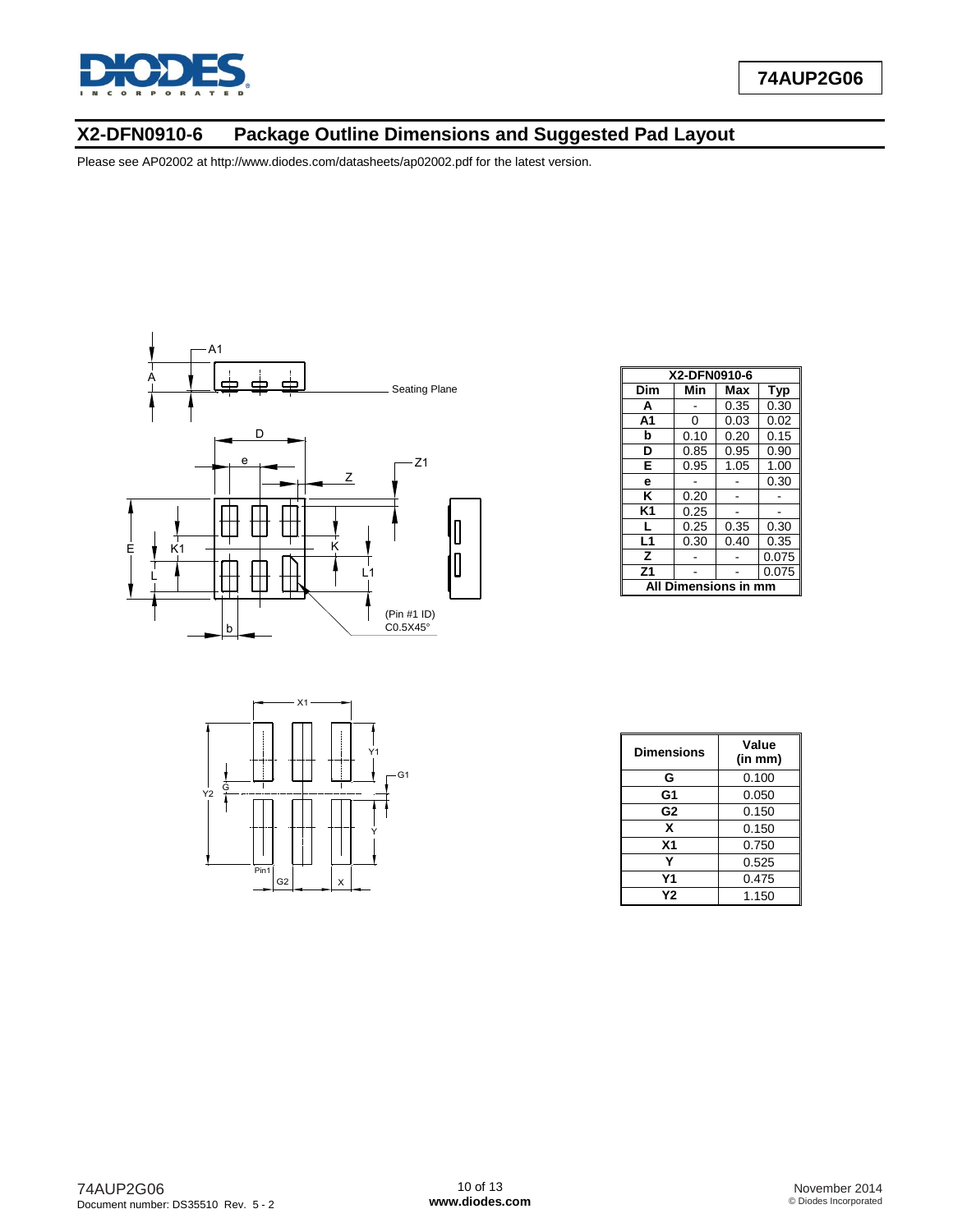

## **X2-DFN1010-6 Package Outline Dimensions and Suggested Pad Layout**









| <b>Dimensions</b> | Value<br>(in mm) |
|-------------------|------------------|
| С                 | 0.350            |
| G                 | 0.150            |
| G1                | 0.150            |
| X                 | 0.200            |
| X <sub>1</sub>    | 0.900            |
| Y                 | 0.500            |
| Υ1                | 0.525            |
| Υ2                | 0.475            |
| Y3                | 1.150            |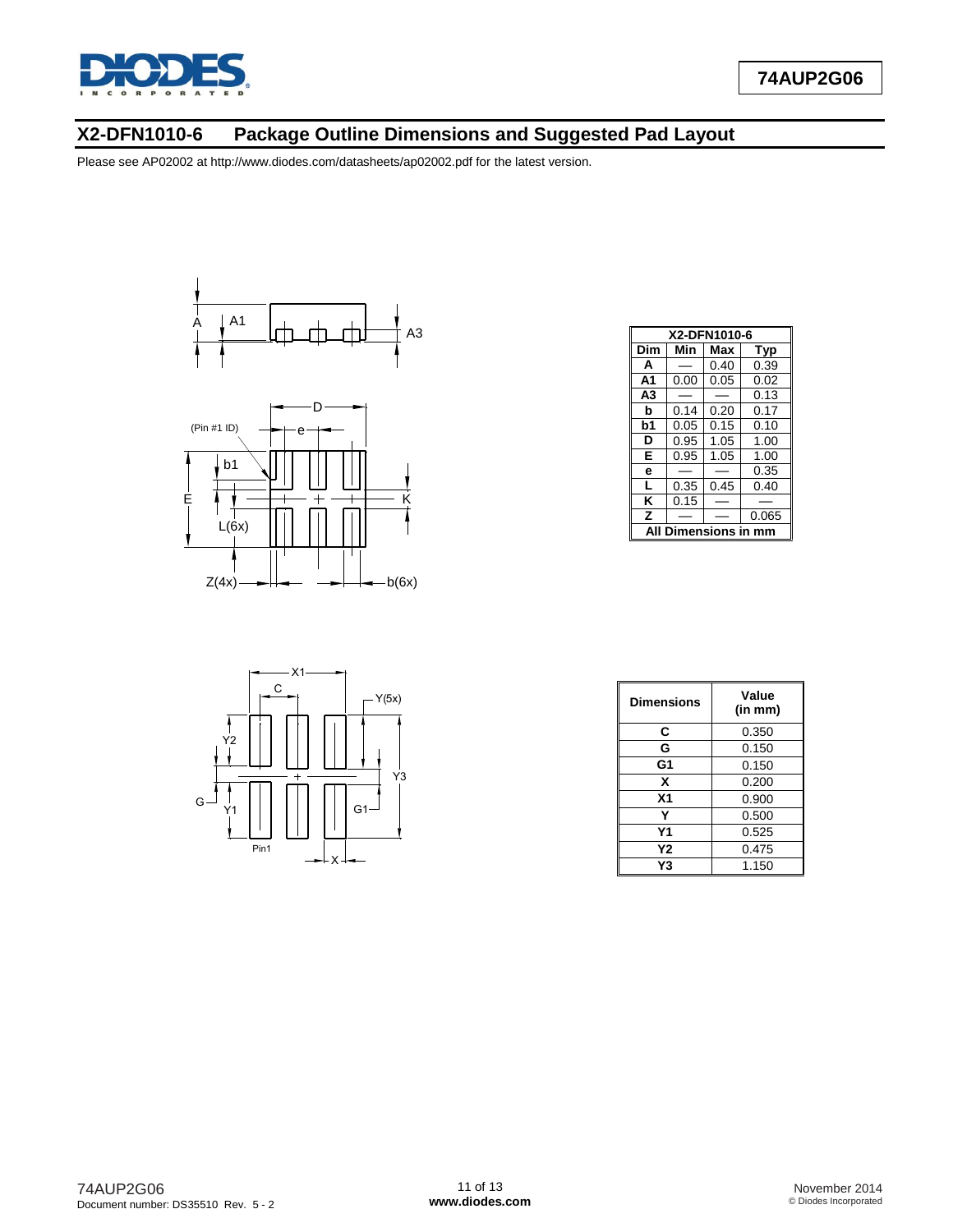

## **X2-DFN1410-6 Package Outline Dimensions and Suggested Pad Layout**



| X2-DFN1410-6     |       |       |            |  |  |
|------------------|-------|-------|------------|--|--|
| Dim              | Min   | Max   | <b>Typ</b> |  |  |
| A                |       | 0.40  | 0.39       |  |  |
| A <sub>1</sub>   | 0.00  | 0.05  | 0.02       |  |  |
| A3               |       |       | 0.13       |  |  |
| b                | 0.15  | 0.25  | 0.20       |  |  |
| D                | 1.35  | 1.45  | 1.40       |  |  |
| Е                | 0.95  | 1.05  | 1.00       |  |  |
| e                |       |       | 0.50       |  |  |
| L                | 0.25  | 0.35  | 0.30       |  |  |
| z                |       |       | 0.10       |  |  |
| Z <sub>1</sub>   | 0.045 | 0.105 | 0.075      |  |  |
| Dimensions in mm |       |       |            |  |  |



| <b>Dimensions</b> | Value<br>(in mm) |
|-------------------|------------------|
| C                 | 0.500            |
| G                 | 0.250            |
| x                 | 0.250            |
| X <sub>1</sub>    | 1.250            |
|                   | 0.525            |
|                   | 1.250            |